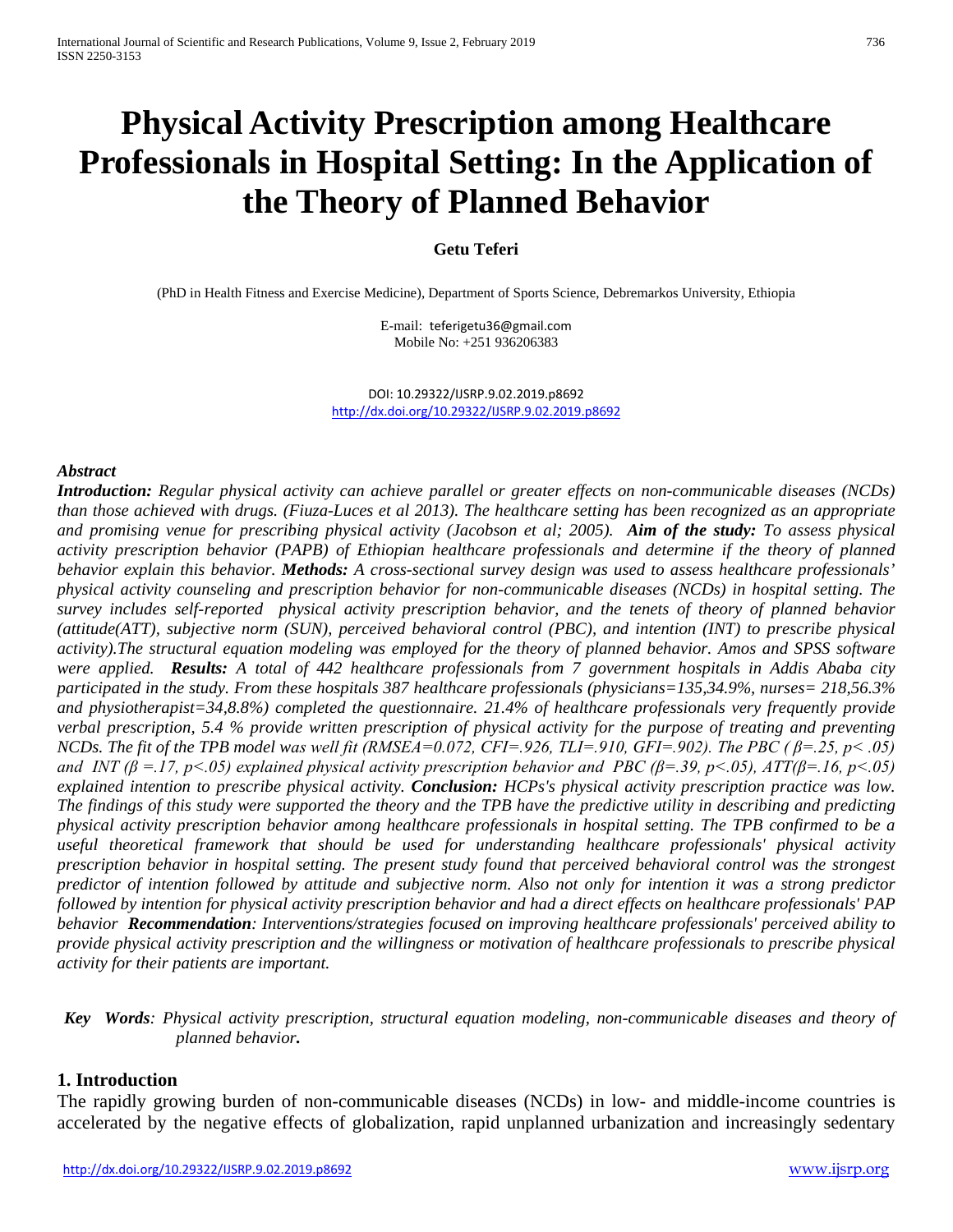lives (WHO; 2010). NCDs also affect developing countries like Ethiopia. According to World Health Organization (WHO;2011) estimation that 34% of death is because of non-communicable diseases from the total death, with a national cardiovascular disease prevalence of 15%, cancer and chronic obstructive pulmonary disease prevalence of 4% each, and diabetes mellitus prevalence of 2%. Physical inactivity, or sedentary is considered a major risk factor for a number of adverse health outcomes including obesity, hypertension, cardiovascular disease, diabetes mellitus and all cause mortality (Tudor-Locke and Myers;2001). Physical inactivity is associated with the development of major NCDs such as type 2 diabetes, coronary heart disease, breast cancer and colon cancer (Lee et al., 2012). According to NCDs country profile (WHO; 2011) report that physical inactivity in Ethiopia as a risk factor for non-communicable disease accounts 17.9%.

Levels of physical inactivity are rising in many countries with major implications for the general health of people worldwide and for the prevalence of NCDs *(WHO, 2009)*. Physical activity counseling and prescription have been discussed extensively for the last decade as a means for preventing or treating NCDs predominantly in healthcare settings. Studies show that the majority of patients listen to their physicians with regard to lifestyle behavior guidance, such as diet and physical activity. Still, commitment to follow physical activity advice, provide physical activity recommendation and the motivation to comply with physical activity interventions are major challenges faced by the patient and the healthcare provider (Daley, 2008). The hospital setting may be a key to achieve the goal of establishing PA as a regular treatment modality for many of the lifestyle related risk factors and disorders **(Börjesson, 2013).** For people with chronic conditions such as coronary heart disease, diabetes, osteoporosis, arthritis and cancer, the healthcare setting is an important vehicle for promoting physical activity. Strategies for promoting physical activity can involve a range of health care professionals **(Milton K, Smith B, Bull , 2014).** 

The Theory of Planned Behavior is useful to predict physical activity behavior among healthcare professionals. Future studies should use this theory to design, assess, evaluate and predict physical activity prescription behavior and its socio-cognitive determinants (Bardus and Suggs, 2012). Information about healthcare professionals' PA prescription behavior from developing countries especially in Africa is lacking. In Ethiopia, these practices are unknown. Furthermore, the utility of the TPB to explain healthcare professionals PA prescription behavior remains unknown. Studies are needed to better understand physical activity prescription behavior among Ethiopian healthcare professionals and the usefulness of the TPB.

## **1.1 Theoretical Framework of Study**

The theoretical framework for understanding healthcare professionals' physical activity prescription behavior comes from Icek Ajzen's (1991) Theory of Planned Behavior (TPB). According to the theory, an individual's intention to perform a particular behavior is the major factor of actual behavior (Ajzen, 1998). Intentions are an indicator of an individual's effort to try to accomplish a goal. Individuals' intention considers three factors. The first factor is how favorable or unfavorable they feel about performing the behavior (also called the attitude towards performing the behavior), the second factor the perceived social pressure to perform the behavior, and lastly the individuals' perception of control over the behavior. Generally, a more favorable attitude, higher social pressure, and higher perception of control would result in a greater intention to perform the identified behavior (Ajzen, 1998).

The theory of planned behavior is one of the most comprehensive and validated theories in the health and exercise behavior research for understanding and predicting exercise behavior, and thus, it has guided much of the exercise behavior research (Biddle and Nigg , 2000, Godin and Kok, 1996). The theory of planned behavior is the most important theory to predict/explain the given behavior. Regarding to this a study reports that TPB explain healthcare professionals' (physicians, nurses, pharmacist, and other clinicians) behavior including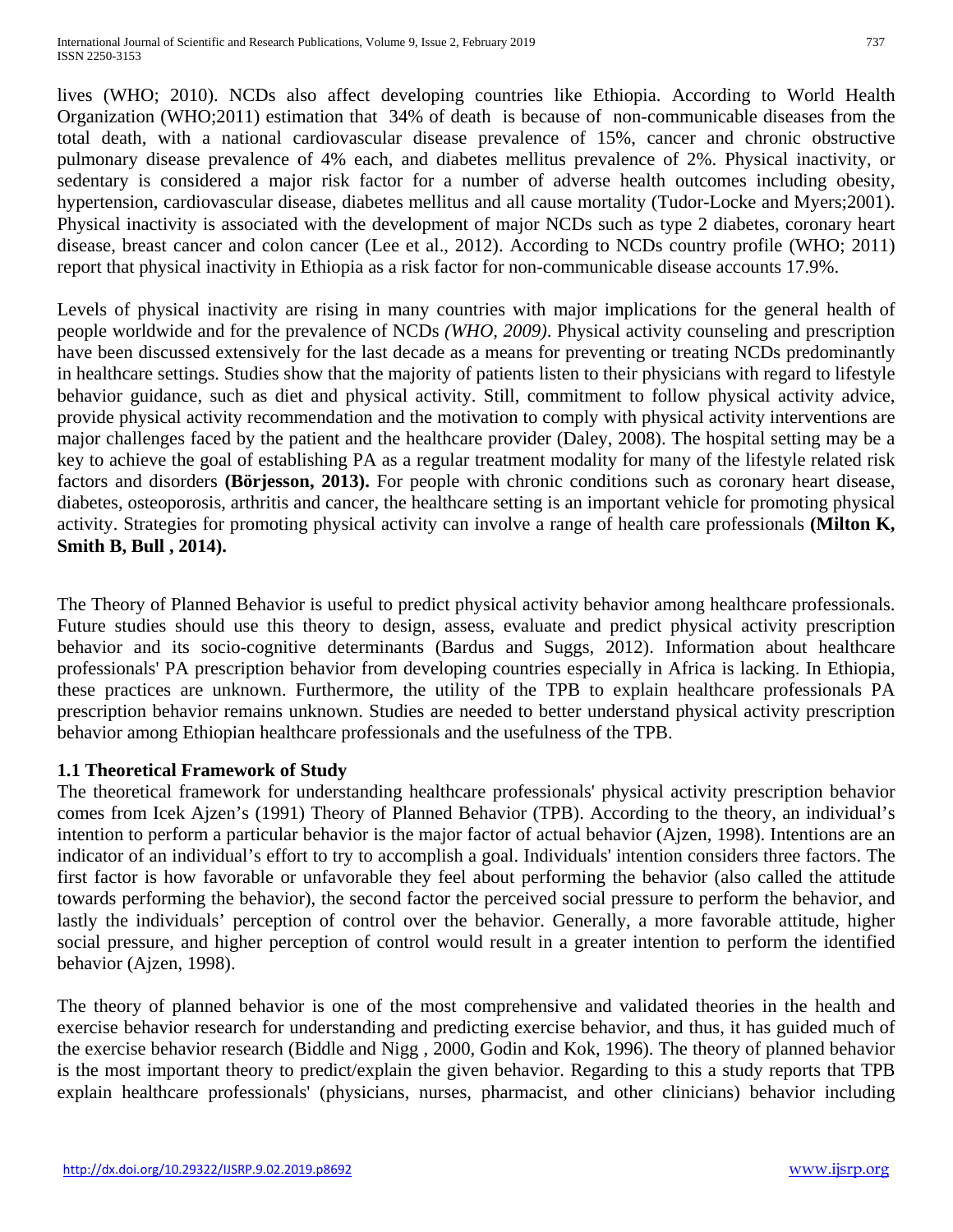prescription, referral, counselling, pain management, providing care to patient and guideline adherence (Godin



#### et al., 2008).

Figure 1. The Theory of Planned Behaviour (Ajzen, 1991).

Therefore, the overall aim of this study was to test the theory of planned behavior and investigate its predictive utility of healthcare professionals' physical activity prescription behavior in hospital setting.

### **2. Methods and Materials**

A cross-sectional survey design was used to assess Addis Ababa's, healthcare professionals' physical activity counseling and prescription behavior for non-communicable diseases in hospital setting from November 2017 to January 2018.

**Sample and Sampling Procedure:** Participants had to meet the following criteria to include in the study: a registered medical doctors, nurses and physiotherapist, male or female, currently working in the sample hospitals, volunteer and any age. Hospitals that give services related to: cardiovascular diseases, diabetic type 2 and chronic respiratory diseases. The sample size was determined by using the formula for estimating a single population proportion. Sample size was calculated by taking the proportion of physical activity prescription/counseling which is 50% on healthcare professionals for chronic disease with 95% confidence level, 5 % margin of error to get an optimum sample size that allowed the study to look into various aspects. Based on the above assumptions, the formula is as follows ( Krejcie and Morgan, 1970):

 $s = X^2NP(1-P) \div d^2(N-1) + X^2P(1-P)$ 

 $s =$  required sample size

 $X^2$  = the table value of chi-square for 1 degree of freedom at the desired confidence level  $(3.841)$  ---------------- $1.96 \times 1.96 = 3.8416$ 

 $N =$  the population size

 $P =$  the population proportion (assumed to be .50 since this would provide the maximum sample size).

 $d =$  the degree of accuracy expressed as a proportion  $(.05)$ .

Based on this formula the maximum sample size was 384, assume 85% would be return rate, then add 15%, the total sample have been 442.

**Measures and Data Collection Instruments:** Healthcare professionals psychosocial physical activity prescription behavior were measured by questionnaires adapted from a validated theory of planned behavior (TPB) questionnaire ( Galaviz et al; 2014 and Ajezen;2006). The questionnaire had four scales, each measuring one construct of the TPB, with answers anchored on a six-point scale. Physicians' attitude toward physical activity prescription was measured with four items, subjective norm was measured with three items, perceived behavioral control was measured with five items, and intention to prescribe physical activity was measured with three items. The mean of these items for each scale was used as an indicator of each construct. An average internal consistency of  $\alpha = .87$  for the four scales has been previously reported (Ramsay et al, 2010 as cited in Galaviz et al, 20 15) and the  $\alpha$ =.80 (Galaviz et al, 20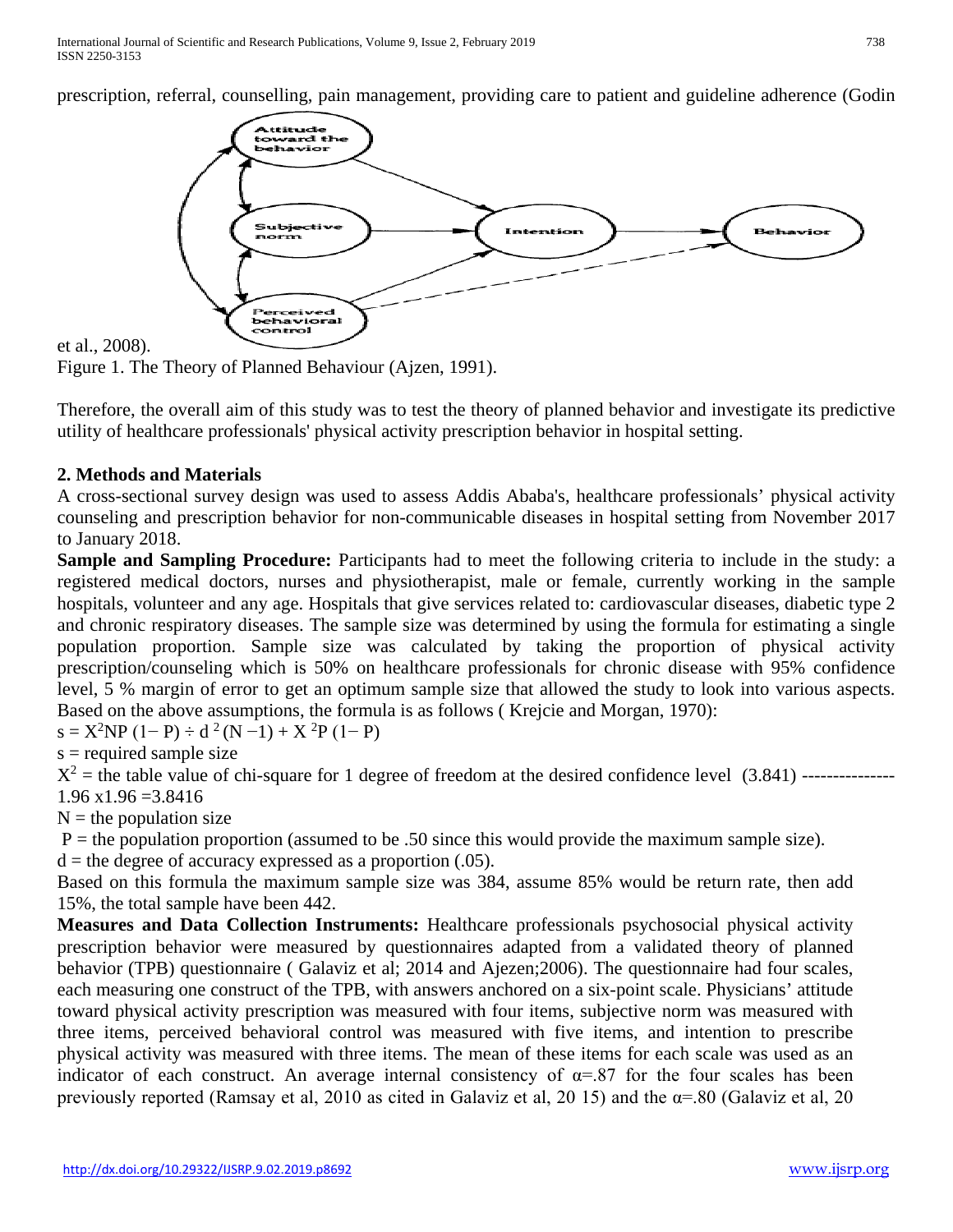15). The internal consistency for the attitude scale was  $\alpha = 0.95$ , for subjective norm  $\alpha = 0.60$ , for perceived behavioral control  $\alpha = 0.71$ , and for intention  $\alpha = 0.95$  (Galaviz et al, 20 15).

**Statistical Analysis and Considerations:** Data examination is necessary in an initial step in any analysis that the researchers often overlook, the researchers should evaluate the impact of the missing data, identify the outliers and tests for the assumption underlying most structural equation modeling techniques (Hair et al, 2010). The preliminary analysis of our study shows that: our sample reasonably confirm that what could be expected regarding to outliers, and missing data in cases and variables. Regarding to normality, our study indicates that all variables approximately normally distributed, the kurtosis and skewness value of the variables that found between the range of  $(-1.96 \text{ to } +1.96)$ , the correlation between the predictor variables had not too high correlation. After having evaluated the data the relationship among the TPB tenets were run by using structural equation modeling (SEM) techniques. Structural equation modeling was employed to test the fit of the TPB model using the maximum likelihood method was used to fit the theory model. Path analysis by using Amos software was performed to test the causal relationships among the variables, within the revised modified TPB model.

The overall model fit was evaluated by using Goodness of Fit Index (GFI), Root-mean square error of approximation (RMSEA), Tucker-Lewis index (TLI), Comparative Fit Index (CFI), Root mean square residual (RMR). For this study, RMSEA and SRMR between .05-.08 were considered as accepted model fit criteria (Browne and Cudeck, 993 as cited in Hu and Bentler, 1999). TLI, CFI and GFI >.90 were considered as accepted model fit (Bentler, 1989). The statistical significance was set at  $\dot{\alpha} = .05$ . The data analyses were conducted with the statistical package for social science version 20 (IBM, ) and Amos version 20 for window.

| <b>Variables</b>                                    | <b>Statistical proportions</b> |
|-----------------------------------------------------|--------------------------------|
| <b>Demographic variables</b>                        | Mean, SD                       |
| Age $(n, SD)$                                       | (32, 6.5)                      |
| Male $(n, %)$                                       | (177, 45.7)                    |
| Women $(n, %$                                       | (210, 54.3)                    |
| Healthcare providers profession/department $(n, %)$ |                                |
| Physicians (Medical Doctors)                        | (135, 34.9)                    |
| <b>Nurses</b>                                       | (218, 56.3)                    |
| Physiotherapist                                     | (34, 8.8)                      |
| Physical activity prescription behavior(Mean, SD    |                                |
| Provide physical activity verbal prescription       | (2.57, 1.57)                   |
| Provide physical activity written Prescription      | (1.92, 1.3)                    |
| Theory planned behavior constructs (Mean, SD)       |                                |
| Attitude                                            | (4.69, .8)                     |
| Subjective norm                                     | (4.16, .86)                    |
| Perceived behavioral control                        | (4.2, .8)                      |
| Intention                                           | (3.9, .89)                     |

## **3. Results Table 1: Healthcare Professionals Sample Characteristics**

A total of 442 healthcare professionals from 7 government hospitals in Addis Ababa city participated in the study. From these hospitals 387 healthcare professionals (physicians=135,34.9%, nurses= 218,56.3% and physiotherapist=34,8.8%) completed the questionnaire. 21.4 % of healthcare professionals reported that they very frequently provide verbal physical activity prescription for their patients and 5.4 % indicates that they very frequently provide written physical activity prescription for their patients. Generally, healthcare professionals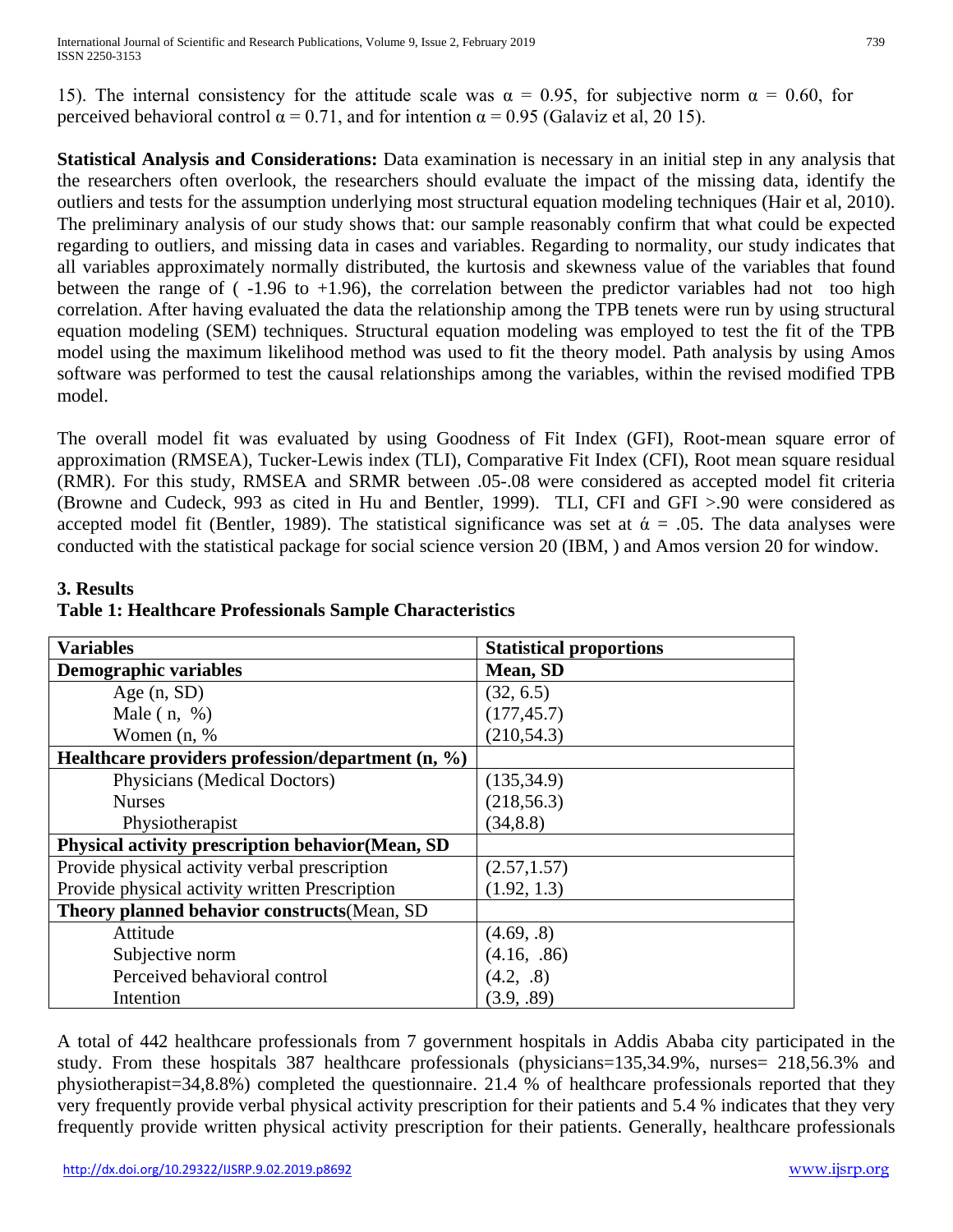had a positive attitude, subjective norm (experienced social pressure) and had relatively moderate perceived behavioral control (perceived their ability to prescribe physical activity but relatively low intention to prescribe physical activity for their patients.

Based on the fit indices and guidelines set for this study GFI >.90, RMSEA and RMR between .05 to.08, CFI  $> 0.90$ , TLI  $> 0.90$ . The fit of the TPB model was well fit. The RMSEA = .072 and RMR = .076 indicates that the predicted theory of planned behavior model was consistent with the observed model. The CFI =.926 and TLI = .91 values obtained indicates that the proposed model was better than the null model.

#### **Table 3: Model fit test result**

| <b>Model Fit Criterion</b>               | <b>Model Fit Result</b> | Decision |
|------------------------------------------|-------------------------|----------|
| Goodness of Fit Index $(GFI > .90)$      | .902                    | Accepted |
| Root mean square residual (RMR, .05-.08) | .076                    | Accepted |
| Root-mean square error of approximation  | .072                    | Accepted |
| (RMSEA between .05-.08)                  |                         |          |
| Tucker-Lewis index (TLI>.90)             | .910                    | Accepted |
| Comparative Fit Index (CFI>.90)          | .926                    | Accepted |

The factor loading for each constructs from the confirmatory factor analysis (CFA) loaded satisfactorily onto their corresponding latent variables (factor loading ranging from .65 to .97). This value indicates that relatively high factor loading, this loading size confirm that indicators are strongly related to their associated constructs. The model measurement of validity and reliability of AVE, CR and Cronbach's alpha shows that very well fit. The value found that (AVE above .5, CR above .7 and Cronbach's alpha above .8) indicates the model have good validity and reliability( see Table: 4)

**Table: 4 Model Measurement validity and reliability test results**

| Scales     | <b>AVE</b> | CR  | Cronbach's alpha | Criteria                                     | Decision |
|------------|------------|-----|------------------|----------------------------------------------|----------|
| <b>SBP</b> | .63        | .70 | .833             | AVE should be above .5, $CR \mid$ Accepted   |          |
| <b>ATT</b> | .60        | .76 | .856             | above .7 and between .6 and .7 is   Accepted |          |
| <b>INT</b> | .58        | .76 | .815             | accepted. <b>Cronbach's</b><br>alpha         | Accepted |
| PAP        | .78        | .64 | .872             | should be above .7                           | Accepted |
| <b>PBC</b> | .52        | .78 | .840             |                                              | Accepted |

The structural equation model variables estimates from path analysis indicates that the perceived behavioral control (perceived their ability to prescribe physical activity (PBC) was the strongest predictor of intention (β=.39, p<.05), followed by attitude (β=.16, p<.05). Subjective norm (experienced social pressure)( β=.10, p<.05) have relatively a low significant impact on intention to prescribe physical activity. Regarding to physical activity prescription behavior, perceived behavioral control  $(\beta = 0.25, \beta < 0.05)$  and intention to prescribe physical activity for their patients, INT)( $\beta = 17$ , p<.05) explained physical activity prescription behavior. Here INT and PBC were significant predictors of physical activity prescription behavior (see from the path diagram with a standardized parameter estimates is presented in Figure 1.)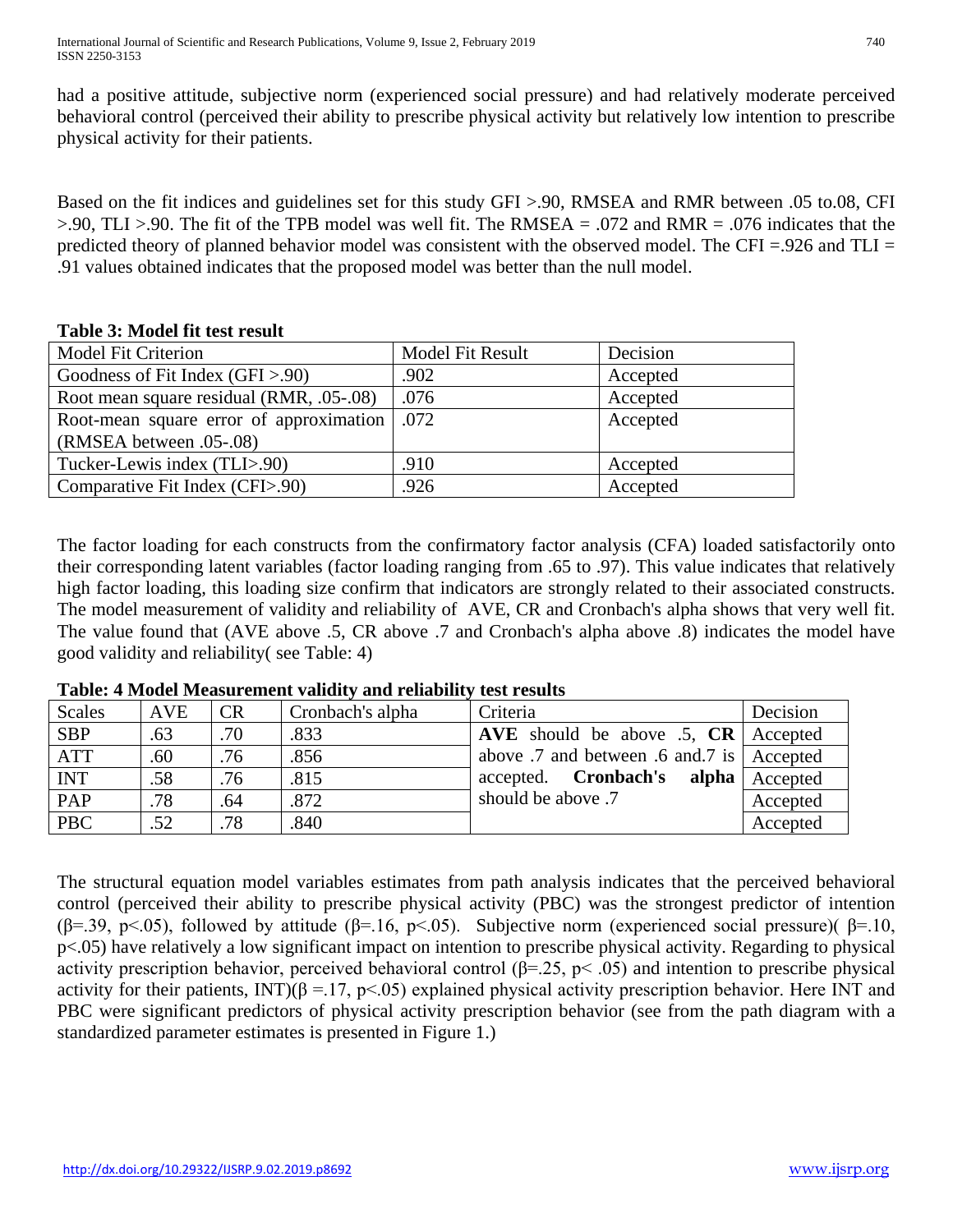

Figure 1: Structural equation model for healthcare professional's physical activity prescription behavior with standardized parameters.

## **4. Discussion**

The TPB can explain healthcare professional's physical activity prescription behavior; all the theory tenets were supported. The results indicate that perceived their ability to prescribe physical activity (PBC) was the main factor for the behavior of healthcare professionals' intention to prescribe physical activity. PBC and Intention to prescribe physical activity (INT) were the predictors of healthcare professional's physical activity prescription behavior. From these PBC was the strongest factor to predict this behavior. Their physical activity prescription rates (verbal and written prescription) were low.

Similar study from Mexico, the study of physical activity promotion in Mexican health care setting (Galaviz K.I. et al, 2015) 33% reported that they always provide *verbal physical activity prescription*, 6% indicated that they always provide *written physical activity prescription*. In our study 21.4% of Ethiopian, particularly Addis Ababa's healthcare professionals reported that they provide verbal physical activity prescription very frequently to their patients and 5.4% of healthcare professionals reported that they provide written physical activity prescription very frequently to their patients. In other study which is physical activity counseling and prescription among Canadian primary care physicians investigate that most physicians (69.8%) reported using verbal counseling to promote physical activity, whereas only 15.8% used written prescriptions for a physical activity promotion program.

The study indicates there was no a significant correlation between their PAL and PAPB (rho=.061, p=.231). When we see other studies the result shows that opposite, healthcare providers own physical activity level influence their physical activity prescription behavior. In other words a significant relation was found between physical activity counseling and healthcare professionals' physical activity level (Milton, Smith and Bull, 2014 and Johansen et al., 2003).

In this study we found that the perceived behavioral control (perceived their ability to prescribe physical activity (PBC) was the strongest predictor of intention ( $\beta$ =.39, p<.05), followed by attitude ( $\beta$ =.16, p<.05). Subjective norm (experienced social pressure)(  $\beta$ =.10, p<.05) have relatively a low significant impact on intention to prescribe physical activity. According to (Galaviz et al, 2015), completely standardized parameter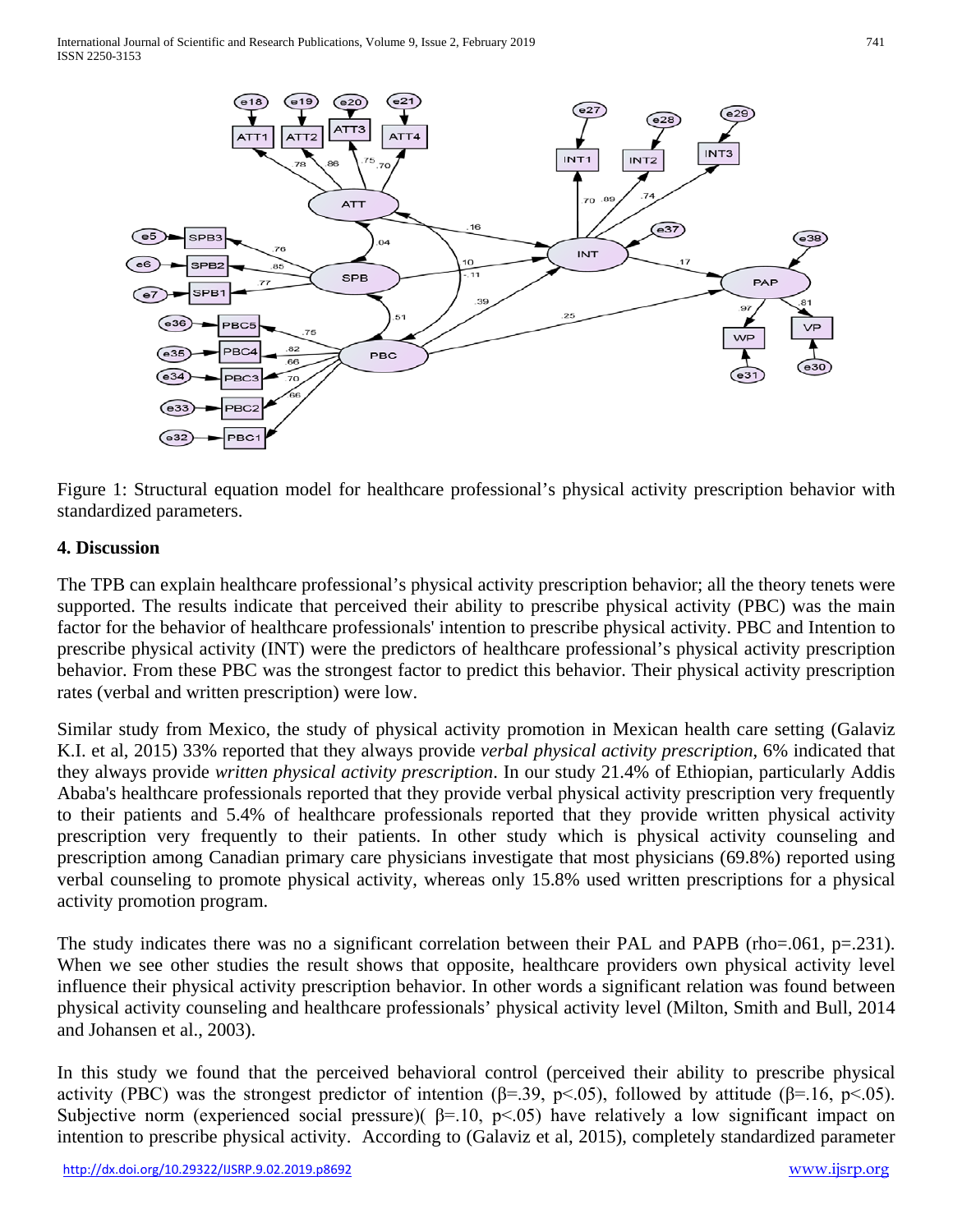estimates indicate that subjective norm was the strongest predictor of intention to prescribe PA ( $b = 0.73$ ,  $p <$ 0.05) followed by attitude (β = 0.16, p < 0.05). Perceived behavioral control was not a significant predictor of intention ( $\beta$  = 0.04, p > 0.05). Our study results supported by the theory, "the stronger the intention to engage in a behavior, the more likely should be its performance, the more favorable the attitude and subjective norm toward the behavior, and the greater the perceived behavioral control, the stronger the intention to perform the behaviour"(Ajzen, 1991).

Regarding healthcare professionals' physical activity prescription behavior, we found that perceived behavioral control was a significant predictor followed by intention (PBC,  $\beta$ =.25, p< .05) and INT,  $\beta$ =.17, p<.05). And intention was positively predicted by attitude, subjective norm and perceived behavioral control. In one study from Nederland (Sassen et al, 2011) which is health care professionals' intention and behavior to encourage physical activity in patients with cardiovascular risk factors reported that TPB variables accounted for  $(\beta=0.41)$ p<0.001) of the variance in intention. Intention was, in turn, predicted by attitude (β=0.44, p< 0.001), subjective norm (β=0.201%, p<0.001), and perceived behavioral control (β=0.134, p<0.001).

Some limitations should mention to this study. Findings are relevant to government hospitals in Addis Ababa Administrative city. This study is the first study in Ethiopia and interpreted with careful and consider as a starting point for other similar future researches. **5. Conclusion**

Ethiopian, specifically Addis Ababa's HCPs have a positive attitude towards counseling/prescribing PA for non-communicable diseases in hospital setting, have experience of social pressures to prescribe/counsel PA, have relatively low intention to prescribe/counsel PA and have modest perceived ability to counsel/prescribe PA.

This study investigated the use of the theory of planned behavior for predicting the healthcare professionals' physical activity prescription behavior. The findings support the predictive utility of TPB in describing and predicting physical activity prescription behavior among Ethiopian healthcare professionals in hospital setting. The TPB confirmed to be a useful theoretical framework that should be used for understanding of healthcare professionals' physical activity prescription behavior in hospital setting. In particular, our study found that perceived behavioral control was the strongest predictor of intention followed by attitude and subjective norm. Also not only for intention it was a strong predictor followed by intention for physical activity prescription behavior and had direct effects on healthcare professionals' PAP behavior.

Generally, Ethiopian, particularly Addis Ababa's healthcare professionals have a positive attitude towards prescribe physical activity to their patients, experience social pressure to prescribe physical activity, and healthcare professionals' intention to prescribe PA to their patients was relatively low but significant. However, Ethiopian, particularly Addis Ababa's HCPs perceive a medium level of ability to prescribe physical activity. But their physical activity prescription rates were low. Because, healthcare professionals' perceived ability to prescribe physical activity, intention to prescribe PA and healthcare professionals' physical activity levels affect this behavior. Strategies which aimed to improve those factors are needed. The problem of low physical activity prescription rate from healthcare professionals in hospital setting requires immediate action and our study investigated the area of improvement which could strengthen efforts conducted in Ethiopian hospital setting

# **6. Recommendation**

# **References**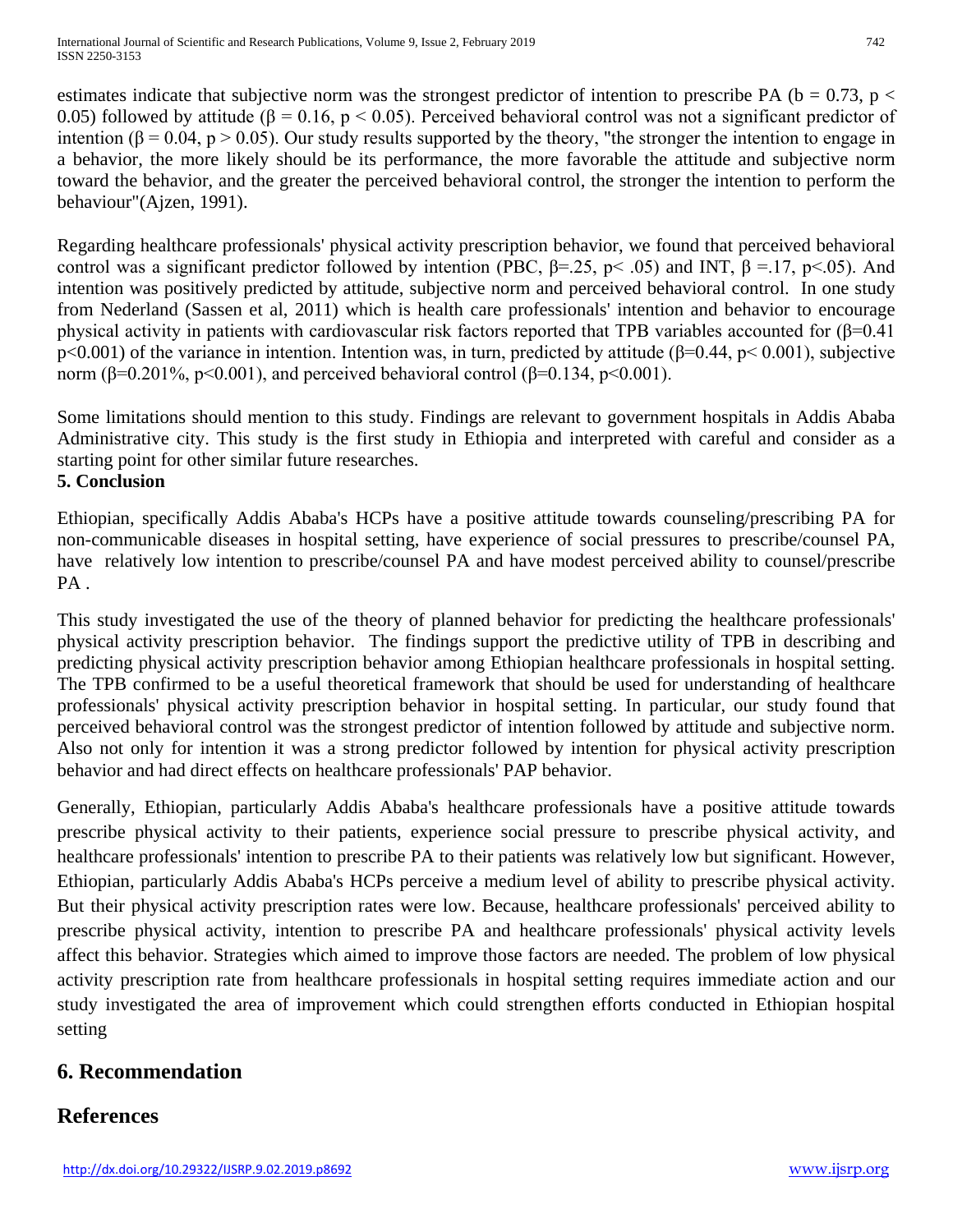- 1. Fiuza-Luces, C., Garatachea, N., Berger, N. A., & Lucia, A. (2013). Exercise is the real polypill. *Physiology, 28*(5), 330-358
- 2. Jacobson, D., M., Strohecker, L., Compton, M., T., & Katz, D., L. (2005). Physical activity counseling in the Aault primary care setting: Position statement of the American College of Preventive Medicine. *American Journal of Preventive Medicine, 29*(2):158-162.
- 3. WHO (2010a). *Global Status Report on Noncommunicable Diseases. Geneva*; Switzerland:WHO.
- 4. WHO (2011).*The Growing Danger of Non-Communicable Diseases: Acting Now to Reverse Course*. Geneva:WHO.
- 5. Lee, I. M., Shiroma, E. J., Lobelo, F., Puska, P., Blair, S. N., & Katzmarzyk, P. T. (2012). Effect of physical inactivity on major non-communicable diseases worldwide: an analysis of burden of disease and life expectancy. *Lancet*, 380(9838):219-29,
- 6. Tudor-Locke C, Myers AM. (2001) Challenges and opportunities for measuring physical activity in sedentary adults. *Sports Med*; 31 (2): 91-100.
- 7. World Health Organization.(WHO,2009).Global Health Risks: Mortality and Burden of Disease attributable to Selected Major Risks (Geneva, WHO).
- 8. Daley A ((2008). Exercise and depression: A review of reviews, *J Clin Psychol Med Settings*; 15:140– 147.
- 9. Borjesson M. (2013) Promotion of physical activity in the hospital setting. *Dtsch Z Sportmed* ; 64- 162-165.
- 10. Milton K, Smith B, Bull F. (2014). *Action area 3: Health care. In: Blueprint for an active Australia (2nd ed).* Melbourne: National Heart Foundation of Australia.
- 11. Bardus M. and Suggs L.S. (2012). Theory of Planned Behaviour, Participation, and Physical Activity Communication in the Workplace (Ph.D. Dissertation, Università della Svizzera italiana)
- 12. Ajzen, I. (1991). The theory of planned behavior. Organizational Behavior and Human Decisions Processes, 50, 179-211.
- 13. Ajzen, I. (1998). Models of human social behavior and their application to health psychology. Psychology and Health, 13, 735-739.
- 14. Biddle, S. J. H., & Mutrie, N. (2008). *Psychology of physical activity: Determinants, wellbeing and interventions (2nd ed.).* New York: Routledge.
- 15. Biddle SJH, Nigg CR. (2000). Theories of exercise behavior. *Int J Sport Psychol*;31:290-304.
- 16. Godin G, Kok G. (1996). The theory of planned behavior: a review of its applications to health-related behaviors. *Am J Health Promot*, 11:87-98.
- 17. Godin, G., Belanger-Gravel, A., Eccles, M., & Grimshaw, J. (2008). Healthcare Professionals' Intentions and Behaviours: A systematic Review of Studies Based on Social Cognitive Theories. *Implementation Science*, 3(1), 36.
- 18. Krejcie, R.V. & Morgan, D.W. (1970). Determining sample size for research activities. *Educational and Psychological Measurement*, *30*, 607-610.
- 19. Galaviz KI, Jauregui E, Fabrigar L, Latimer-Cheung A, Lopez y Taylor J, Lévesque L.(2014). Physical activity prescription among Mexican physicians: a structural equation analysis of the theory of planned behaviour. International Journal of Clinical Practice (under review).
- 20. Ajzen I.(2006). Constructing a TPB questionnaire: Conceptual and methodological considerations. [cited 14 January 2017] Available from: http://www.people.umass.edu/aizen/pdf/tpb.measurement.pdf
- 21. Galaviz KI, Jauregui E, Fabrigar L, Latimer-Cheung A, Lopez y Taylor J, Lévesque L(2015). Physical activity prescription among Mexican physicians: a structural equation analysis of the theory of planned behaviour. *International Journal of Clinical Practice,69(3)375-383*
- 22. Ramsay CR, Thomas RE, Croal BL, Grimshaw JM and Eccles MP (2010). Using the theory of Planned Behaviour as a Process Evaluation Tool in Randomised Trials of Knowledge Translation Strategies: A Case Study from UK Primary Care, *Implementation Science*, 5:71